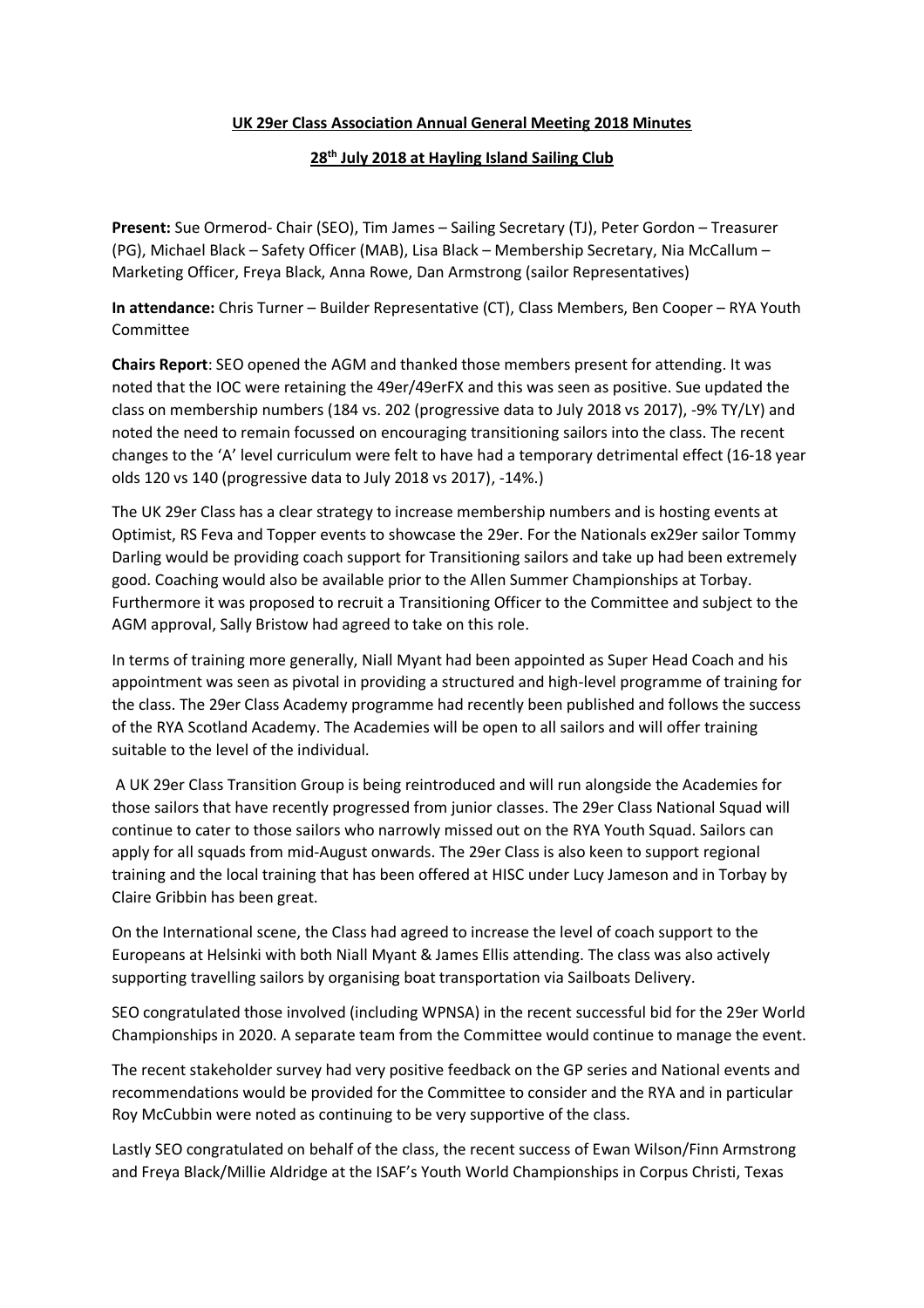where both teams were 8<sup>th</sup> in their respective results. The members showed their support by a round of applause.

**Sailing Secretary's Report:** TJ set out in detail the highlights of a very successful season. For the GP series, 157 sailors took part, racing in over 100 boat combinations. 24 sailors managed to do a full series, which was an improvement on previous and as a result of a wider participation. Fewer sailors did only 1 event (last year we had 82 boats who only did 1 event, this year, although numbers were down overall, we only had 42 boats). We were able to go to all 3 major regions with the Youth Nationals in Scotland, the GP in Pwllheli, the West country in Torquay and 3 in the Midlands, - Draycote, Rutland and Grafham. We also trialled a GP in Datchet.

TJ outlined some new initiatives for this year. Firstly, the Late Allen Summer Championships hosted by RTYC. This is a transition focussed event with coaching available before the event and should be a great step into the boat for new sailors – and a fun event at the end of the Summer for existing pairings. We have decided not to return to Datchet and are going to Lymington in October.

It has been felt for some time that our sailors need to spend more time as a fleet sailing on the sea and feel strongly that when we can we should. Inland venues work well for the winter, but when it's still mild it is considered important that we should be on the sea. There are limited venues large enough to take the fleet and Lymington is a great venue. We are also actively supporting Northern Sailors with the RYA NE Championships in late October. TJ hoped lots of members from further south will attend. TJ advised that the format of the Grafham event had been changed and this year we will run the event alongside the 420 fleet. This provides lots of opportunities to socialise across the classes and an opportunity to again showcase the 29er to the 420 sailors.

The Rutland GP will also host the Xmas party which was great fun last year and hopefully will be again. Draycote SC will host the Winter Championships. There was discussion as to whether we should make that a spring event. **(TJ)**. RTYC in Torquay in March. The RYA Youths 2019 are at Weymouth. An event is planned Largs for the Bank Holiday in Half Term – and our Scottish colleagues are working hard on accommodation, hire boats etc to make that a success.

For 2019 HISC host a GP in July before the Nationals which are in Pwllheli. TJ concluded that the forthcoming programme presented a great calendar of 29er sailing.

**Treasurers Report:** PG advised that the accounts for the period to 31st August 2017 will be on the website by the end of August. The Class had budgeted to make a loss of about £5,000 a year, and this is achieved by making all areas of the Association break even with the exception of support at International Events, where the presence of Coaches is heavily subsidised. The Class has sufficient funds in the bank to achieve this, whilst maintaining a buffer to underwrite the Worlds in 2020. For the Worlds we are aiming to breakeven but expect to make a surplus from the preceding nationals and this surplus will help fund the class for a number of years. PG concluded by noting that the Class is now running a lot more training events.

**Safety Officers Report:** MAB noted that as yet the formal Investigation Report for the Incident at Long Beach California had not yet been published but that there had been no incidents of note during the past year in the UK.

On Constitutional matters it was noted that the Membership changes agreed at the AGM 2017 had not as yet been implemented but would now be taken forward – this included type of membership, method of payment and automatic annual renewal. Furthermore, it was **proposed** that the Committee Roles were amended to reflect actual situation. **MAB** to take forward.